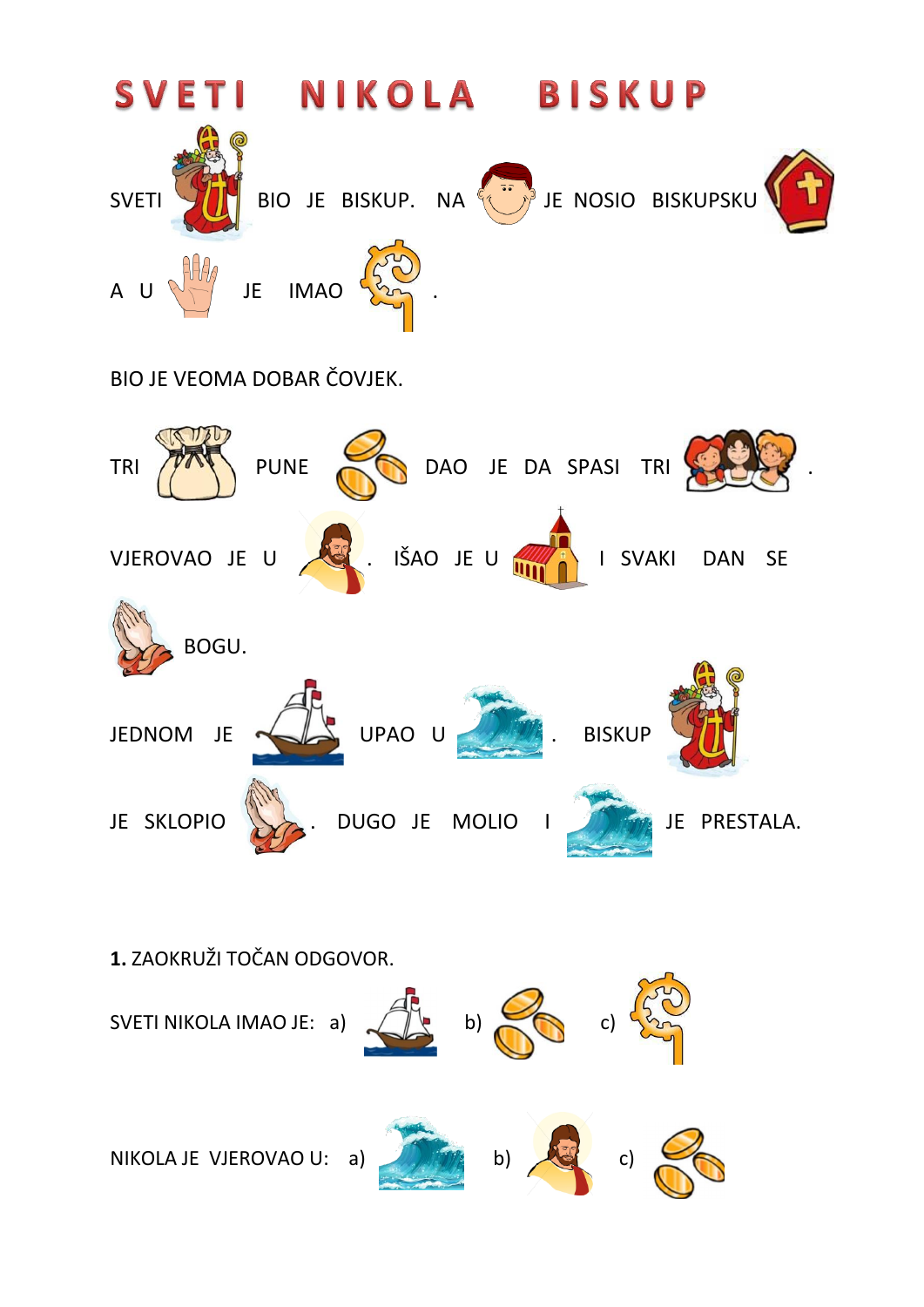- **2.** NADOPUNI RIJEČIMA: **NIKOLA, DJECI, MOLIO, BROD**.
- $SVETI$  \_\_ \_ \_ \_ \_ \_ \_ BIO JE BISKUP.
- POMAGAO JE  $\_\_$   $\_\_$   $\_\_$   $\_$
- RADO SE  $\cdot$
- SPASIO JE MORNARE I  $\_\_$   $\_\_$   $\_\_$
- **3.** POVEŽI SLIKU I RIJEČ.



**4.** PRONAĐI I OBOJI ZADANU RIJEČ.

| BROD         | <b>BRODOLUJA</b>        |
|--------------|-------------------------|
| MOLITVA      | LJUBAVMOLITVA           |
| OLUJA        | MOREOLUJAVAL            |
| SVETI NIKOLA | <b>DOBRISVETINIKOLA</b> |